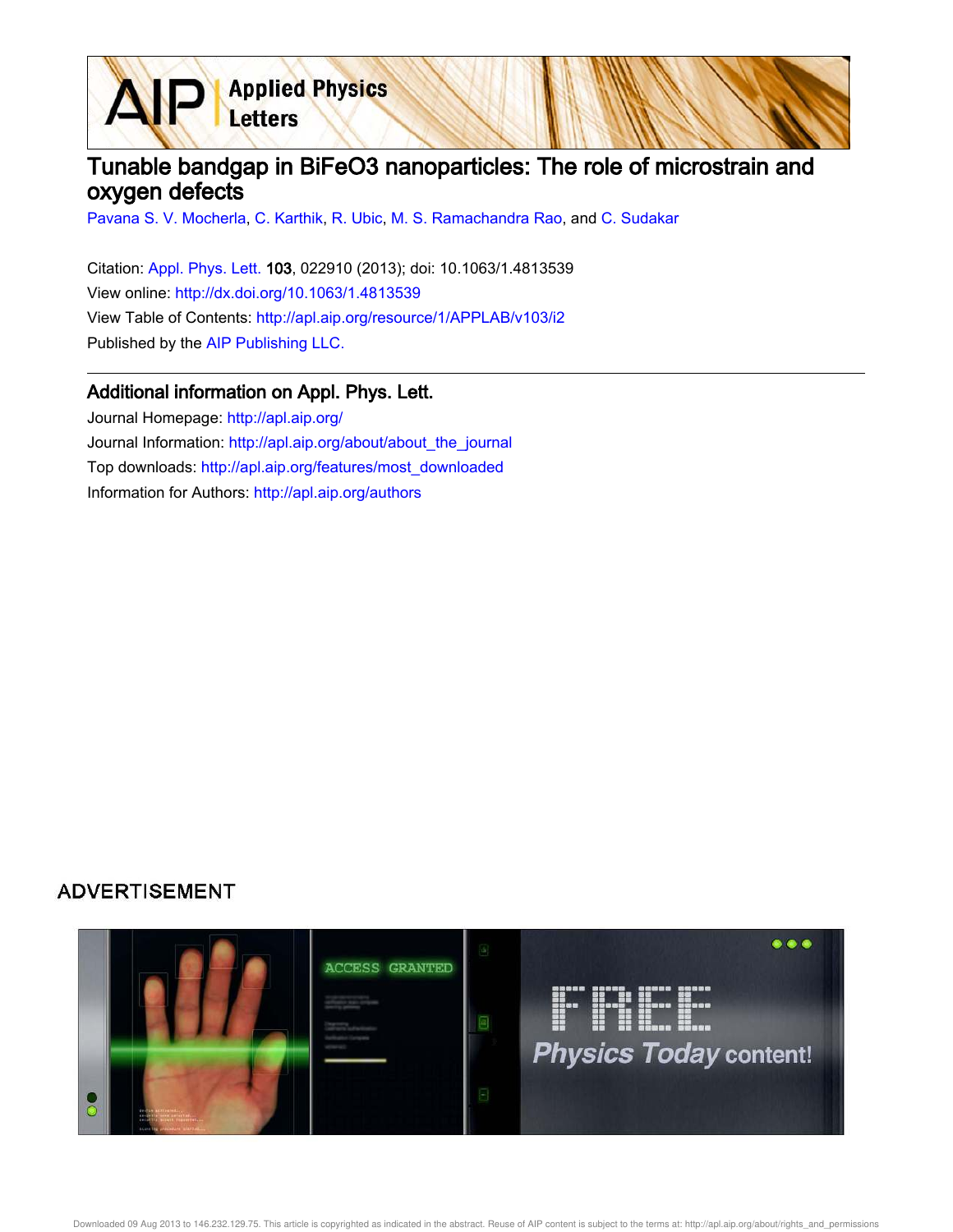

## Tunable bandgap in BiFeO<sub>3</sub> nanoparticles: The role of microstrain and oxygen defects

Pavana S. V. Mocherla,<sup>1</sup> C. Karthik,<sup>2</sup> R. Ubic,<sup>2</sup> M. S. Ramachandra Rao,<sup>3</sup> and C. Sudakar<sup>1,a)</sup>  $<sup>1</sup>Multifunctional Materials Laboratory, Department of Physics, Indian Institute of Technology Madras,$ </sup> Chennai 600036, India  $^{2}$ Department of Materials Science and Engineering, Boise State University, 1910 University Drive, Boise, Idaho 83725, USA <sup>3</sup>Department of Physics and Nano Functional Materials Technology Centre, Indian Institute of Technology Madras, Chennai 600036, India

(Received 4 April 2013; accepted 20 June 2013; published online 12 July 2013)

We demonstrate a tunable bandgap from  $2.32 \text{ eV}$  to  $2.09 \text{ eV}$  in phase-pure BiFeO<sub>3</sub> by controlling the particle size from 65 nm to 5 nm. Defect states due to oxygen and microstrain show a strong dependence on  $BiFeO<sub>3</sub>$  particle size and have a significant effect on the shape of absorbance curves. Oxygen-defect induced microstrain and undercoordinated oxygen on the surface of  $BiFeO<sub>3</sub>$ nanoparticles are demonstrated via HRTEM and XPS studies. Microstrain in the lattice leads to the reduction in rhombohedral distortion of  $BiFeO<sub>3</sub>$  for particle sizes below 30 nm. The decrease in band gap with decreasing particle size is attributed to the competing effects of microstrain, oxygen defects, and Coulombic interactions. © 2013 AIP Publishing LLC. [http://dx.doi.org/10.1063/1.4813539]

 $BiFeO<sub>3</sub>$  (BFO) is an extensively studied roomtemperature multiferroic material with  $T_N \sim 643 \text{ K}$  and  $T_{\rm C}$  ~ 1143 K.<sup>1–3</sup> Various approaches to tune the magnetic and electrical properties of  $BiFeO<sub>3</sub>$  are being conducted to realize coupling between the ferroelectric and ferromagnetic order parameters at room temperature. $4-6$  By controlling the crystallite size and defects, a significant tuning of the magnetic, electrical, and optical properties can be realized in BiFe $O_3$ <sup>1,7,8</sup> In recent years this material has been shown to be a promising candidate for photovoltaics<sup>9,10</sup> and photocatalysts.<sup>11–13</sup> Ferroelectric photovoltaic (FEPV) materials, which are both photosensitive and ferroelectric, present renewed interest in photoferroelectrics.<sup>14,15</sup> FEPV having large, above-bandgap photovoltage can offer high power conversion efficiencies. Polarization related charge separation mechanism leading to a significant increase in photovoltage due to the presence of electric field within the nanoscale domain walls has been demonstrated in  $BiFeO<sub>3</sub>$ thin films.<sup>16,17</sup> Therefore, engineering domain boundaries, local electric polarization, and bandgap of oxides are envisaged to bring in significant advancement in the field of FEPV. Understanding the electronic and defect structure of  $BiFeO<sub>3</sub>$  is essential in order to validate the suitability of the material in energy applications like these. Wang et  $al$ .<sup>18</sup> showed that the morphology and surface area are important factors that control the photocatalytic activity in BiFeO<sub>3</sub>. The photoinduced oxidation ability of  $BiFeO<sub>3</sub>$  nanowires indicates that they can be used as photoelectrodes.<sup>19</sup> Multiferroic materials with small bandgaps are suitable candidates for optoelectronics and related device applications;<sup>20</sup> therefore,  $BiFeO<sub>3</sub>$ , with a tunable bandgap will be appropriate for these applications. With the reduction in particle size, the bandgap of  $BiFeO<sub>3</sub>$  can be made to fall in the visible

a)Author to whom correspondence should be addressed. Electronic mail: csudakar@iitm.ac.in. Tel.: +91-44-22574895.

region, making it a potential photovoltaic material. The direct bandgap value of  $BiFeO<sub>3</sub>$  is  $3.00 \text{ eV}$  for single crystals<sup>21</sup> and  $2.67 \text{ eV}$  in thin films.<sup>9</sup> The bandgap has been shown to be influenced by the size and morphology of the crystallites in specific cases. $13$  Several groups reported the bandgap of nanosized  $BiFeO<sub>3</sub>$  ranging from  $2.18 \text{ eV}$  to 2.3 eV (Refs. 5, 19, and 22); however, there are currently no reports which present a controlled tuning of bandgap with size.

In this report, the effect of crystallite size on optical properties of sol-gel synthesized single-crystalline  $BiFeO<sub>3</sub>$ nanoparticles is discussed, and a tunable bandgap varying from 2.32 eV to 2.09 eV is demonstrated. The effect of oxygen defects and microstrain on the optical properties is discussed as a function of crystallite size.

BiFeO<sub>3</sub> nanoparticles were prepared by a lowtemperature citrate sol-gel process.<sup>23</sup> The resulting precursor gel was further dried into a powder by heating between 80 and 100 °C. The as-obtained dried precursor was calcined under controlled heating conditions at temperatures ranging from  $350^{\circ}$ C to  $550^{\circ}$ C. The crystallite size increases with increasing calcination temperature, and sizes ranging from 5 nm to 65 nm could be obtained by altering temperature and calcination time. Details of the calcination temperatures and durations as well as the corresponding labeling of the samples are given in Table I. Crystallite size was calculated from x-ray diffraction (XRD) using the Scherrer's formula for all the samples except for the sample calcined at  $350^{\circ}$ C which was found to be x-ray amorphous (Fig.  $1(a)$  and supplementary material (Fig.  $S1$ )<sup>24</sup>). For this sample, highresolution transmission electron microscopy (HRTEM) images revealed local crystallization of  $BiFeO<sub>3</sub>$  resulting in  $\sim$ 5 nm crystalline nano-regions embedded in an amorphous phase. The calculated crystallite sizes of  $BiFeO<sub>3</sub>$  samples calcined at different temperatures are in good agreement with those observed in HRTEM images.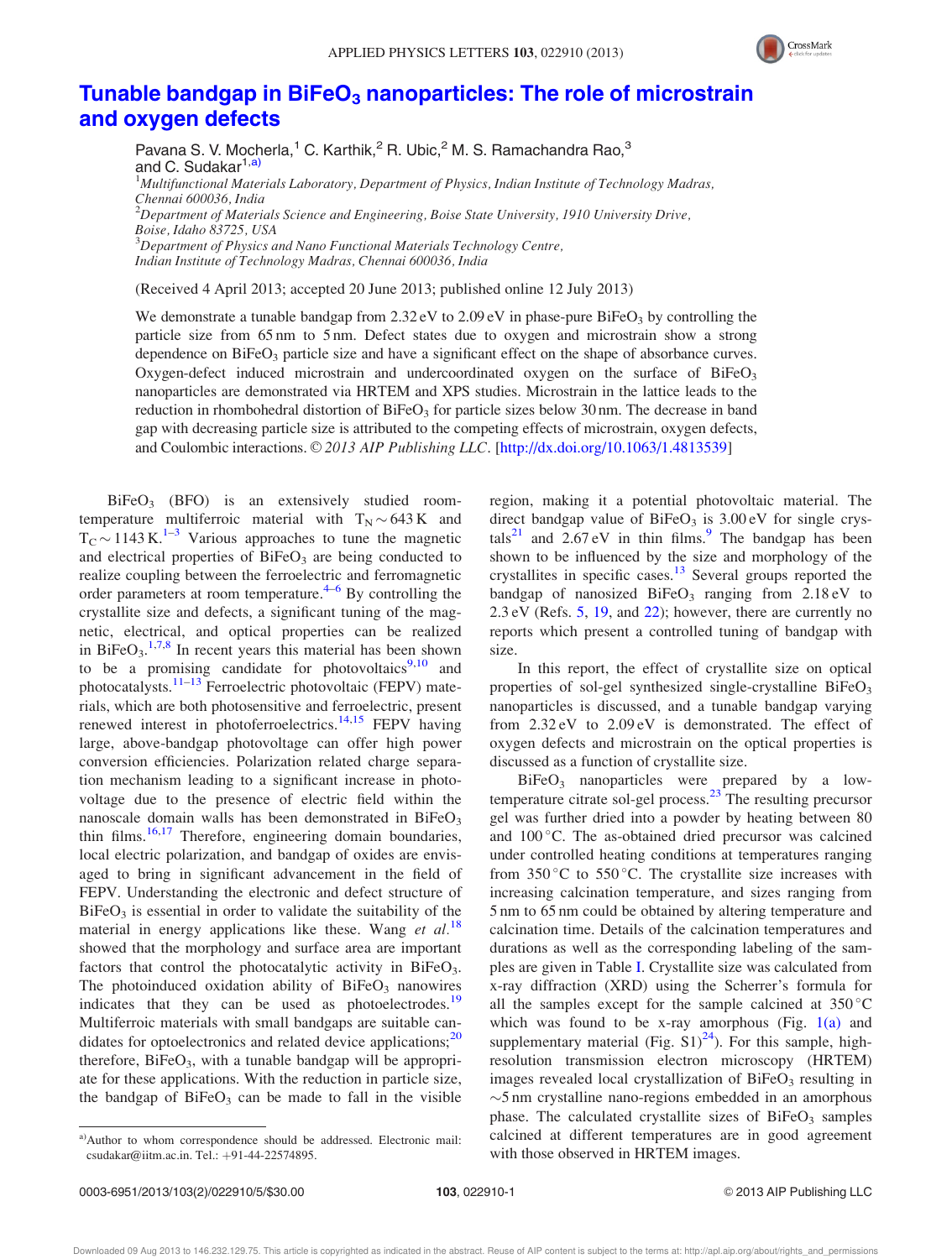TABLE I. Sample code, calcination temperature (T), calcination time (t), average crystallite size (d), bandgap  $(E_g)$ , and lattice parameters (*a* and *c*) of BFO nanoparticles.

|                                  |     |      |          |                  | Lattice parameters (A) |        |
|----------------------------------|-----|------|----------|------------------|------------------------|--------|
| Sample code $T (\pm 5^{\circ}C)$ |     | t(h) | $d$ (nm) | $E_{\rm o}$ (eV) | a                      | c      |
| $BFO-5$                          | 350 | 3    | $\sim$ 5 | 2.09             | x-ray amorphous        |        |
| $BFO-22$                         | 375 | 6    | 22       | 2.13             | 5.582                  | 13.850 |
| $BFO-25$                         | 425 | 6    | 25       | 2.19             | 5.582                  | 13.864 |
| <b>BFO-29</b>                    | 450 | 6    | 29       | 2.22             | 5.579                  | 13.862 |
| $BFO-30$                         | 475 | 6    | 30       | 2.24             | 5.581                  | 13.869 |
| <b>BFO-38</b>                    | 500 | 3    | 38       | 2.30             | 5.585                  | 13.879 |
| <b>BFO-65</b>                    | 550 | 3    | 65       | 2.32             | 5.587                  | 13.892 |

 $BiFeO<sub>3</sub>$  has a rhombohedrally distorted perovskite structure (space group R3c) with lattice parameters  $a = 5.63 \text{ Å}$ and  $\alpha = 59.35^{\circ}$ , but it is generally represented in the hexagonal setting with  $a = 5.58$  Å and  $c = 13.87$  Å.<sup>8</sup> Lattice parameters a and c were calculated by Rietveld refinement of XRD data using X'pert High Score software (Table I). The lattice parameter a does not show much change as a function of crystallite size; however, c decreases from  $13.8919 \text{ Å}$  for BFO-65 to 13.8498 Å for BFO-22. The  $c/a$  ratio as a function of crystallite size is plotted in Fig. 1(b). The decreasing trend in  $c$  with decreasing crystallite size has been reported by Selbach et  $al$ ,  $\overset{8}{\sim}$  who attributed it to the reduction in rhombohedral distortion of perovskite structure. This structural change is also evidenced from the reduced separation of (104) and (110) peak positions  $[\Delta 2\theta_{(104)-(110)}]$  (Fig. 1(a)), which would coalesce into a single (200) peak in the cubic phase. The microstrain as a function of crystallite size was also calculated from the XRD peak broadening (Fig.  $1(c)$ ). The symmetric broadening of the XRD peaks indicates that microscale internal strain varies from crystal to crystal.<sup>25</sup> The microstrain was found to be high for smaller crystallite sizes  $( $30 \text{ nm}$ )$  and reduces with increase in size. The inverse relationship between microstrain and c/a ratio is noteworthy. The microstrain and lattice parameter variations represent lattice distortions which can arise from the grain boundaries present in nanocrystallites.<sup>26</sup> These particle size dependent structural details influence significantly the optical properties of BiFeO<sub>3</sub>.



FIG. 1. (a) XRD patterns for different BFO samples (BFO-5 to BFO-65) showing the (104) and (110) reflections; (b)  $c/a$  ratio versus crystallite size of BiFeO<sub>3</sub> nanoparticles; (c) angular difference in  $(104)$  and  $(110)$  peak positions  $[\Delta 2\theta_{(104)-(110)}]$  and strain (%) of different BiFeO<sub>3</sub> nanoparticles are plotted as a function of crystallite size.

The particle size and microstructure of  $BiFeO<sub>3</sub>$  samples were examined via HRTEM using JEOL JEM-2100 HR operating at 200 kV. HRTEM micrographs with corresponding selected-area electron diffraction patterns (SADPs) are shown in Fig. 2. The microstructure of these samples with size distribution is given in Fig. S2 of supplementary material.<sup>24</sup> BFO-5 sample (Fig. 2(a)) does not show any microstructural features; however, this sample, which was found to be amorphous via XRD, appeared partially crystalline via electron diffraction. The SADP shows diffuse rings superimposed with spots (inset of Fig.  $2(a)$ ). The HRTEM image revealed the presence of small crystallites (marked with white circles in Fig.  $2(a)$ ) embedded in the amorphous phase. A magnified HRTEM image (inset of Fig.  $2(a)$ ) of a crystalline region reveals 2D lattice imaging with slightly distorted four-fold symmetry characteristic of  $BiFeO<sub>3</sub>$ . As the calcination temperature increases the particles become well crystalline. For particles below 30 nm, the  $BiFeO<sub>3</sub>$  with reduced rhombohedral distortion is favored with different degrees of distortion within the same particle. This results in local tensile and compressive strains as discerned from the filtered lattice image obtained from FFT shown in Fig.  $2(e)$  and supplementary material (Fig.  $S3$ ).<sup>24</sup> This finding corroborates well with the large strain and small  $c/a$  ratio in BFO-22. For BFO-22, we observe well-faceted crystallites (Fig. 2(b)). As  $BiFeO<sub>3</sub>$  crystallizes from the amorphous phase, faceted growth takes place. These facets disappear as the particle size grows larger. For samples calcined at  $500\,^{\circ}\text{C}$  (BFO-38) the average particle size was found to be around 40 nm, consistent with the crystallite size estimated via XRD. The SADP of these crystallites shows rings with superimposed



FIG. 2. HRTEM images and SADPs (insets) of (a) BFO-5, (b) BFO-22, (c) BFO-38, and (d) BFO-65 nanoparticles. Regions of local crystallization are marked by white circles in (a) and a magnified view of one such region with (110) lattice plane is marked. Facets of  $B$ iFeO<sub>3</sub> nanocrystals with pseudocubic symmetry (c) and trigonal symmetry with hexagonal indexing (H) are shown in (b). SADP in (c) is overlapped with simulated pattern. SADP in (b) and (d) are indexed with cubic and hexagonal  $(h k l)$  planes, respectively. (e) Filtered lattice image obtained from selectively masked FFT of a crystallite in (b) is shown. The white and black arrows show the regions of tensile and compressive strains, respectively.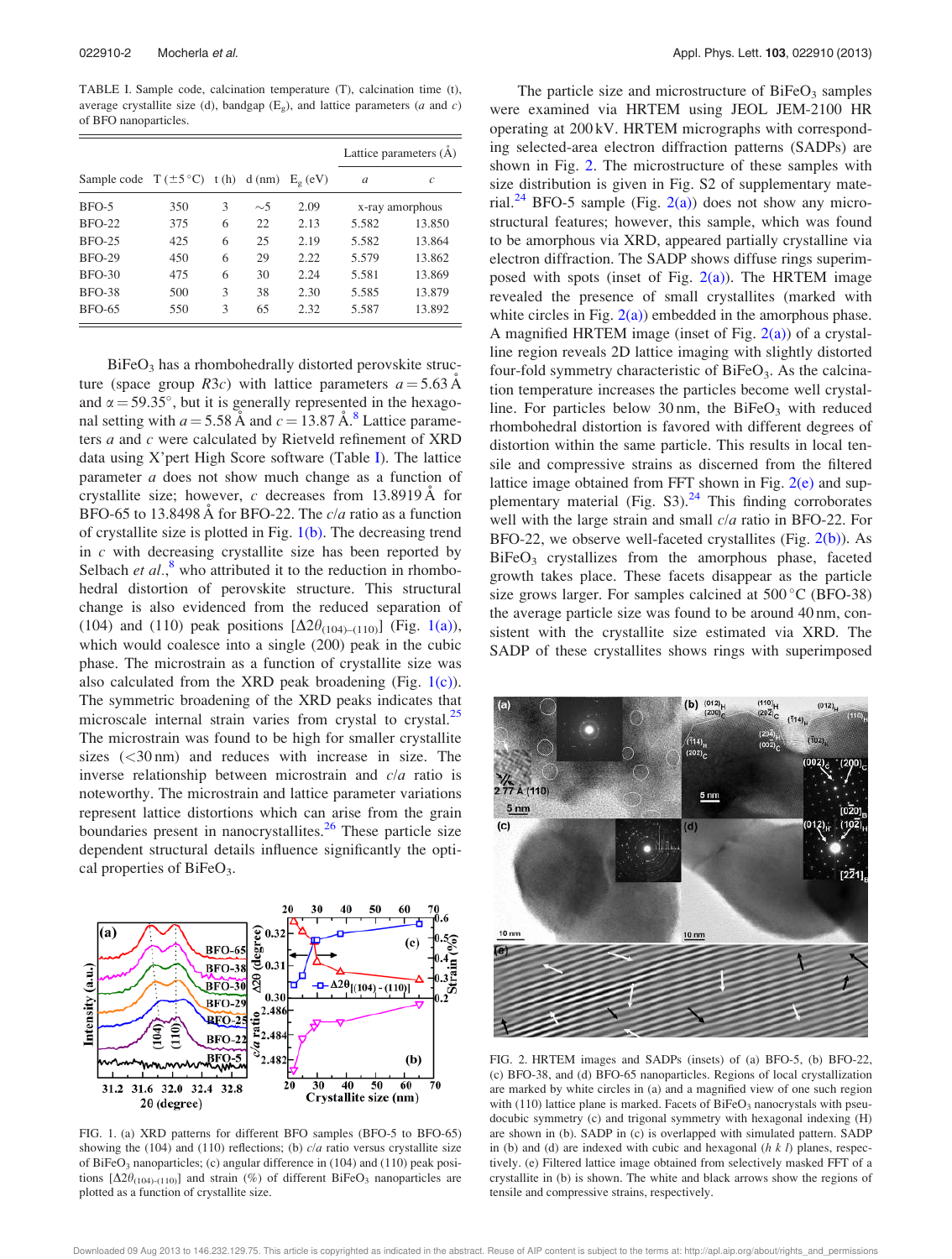spots indicating randomly oriented nanocrystallites (Fig.  $2(c)$ ). The overlapped simulated pattern confirms the BiFeO<sub>3</sub> phase. The HRTEM image in Fig.  $2(c)$  shows three crystallites with different orientations and diffuse grain boundaries. When the sample is calcined to  $550\,^{\circ}\text{C}$  (BFO-65), the particle size grows further to an average value  $\sim 65$  nm. Individual particles are single crystalline and a typical SADP from one of the crystallites shows the  $[2\overline{2}1]$  zone axis pattern of  $BiFeO<sub>3</sub>$  (inset of Fig. 2(d)). The HRTEM image shows two adjacent crystallites with the grain boundary still visible.

To find the valence state of Fe and metal-oxygen bonding characteristics in  $BiFeO<sub>3</sub>$  samples, x-ray photoelectron spectroscopy (XPS) was conducted. Fig. 3 shows the typical Fe 2p and O 1s XPS core spectra for BFO-5, BFO-38, and BFO-65 samples. Fe 2p spectra show the features mostly of  $\text{Fe}^{3+}$  oxidation state as discerned from the binding energy of Fe  $2p_{3/2}$  (at  $710.9 \text{ eV}$ ) for all the samples. In general, satellite peaks appear at  $8 \text{ eV}$  above  $2p_{3/2}$  for  $\text{Fe}^{3+}$  and  $6 \text{ eV}$  above  $2p_{3/2}$  for Fe<sup>2+</sup>. In our samples, a satellite peak is seen ~7.5 eV above Fe 2 $p_{3/2}$ , which further confirms the 3+ oxidation state of Fe. The O 1s spectra can be resolved into three peaks positioned around 529.6 eV, 530.8 eV, and 532.7 eV. In all the three samples the main peak due to  $O^{2}$ in the lattice is at  $\sim$ 529.6 eV. In addition to this, a significantly intense O 1s peak at  $\sim$ 532.7 eV is observed in BFO-5 and BFO-38, which can be attributed to undercoordinated oxygen. The 532.7 eV O1s peak is more prominent in BFO-38, which suggests that there are a large number of surface oxygen defects in nanosized  $BiFeO<sub>3</sub>$  crystallites. In BFO-5 the relatively low intensity of this peak is due to the continuous amorphous phase embedded with  $BiFeO<sub>3</sub>$  nanoparticles. For BFO-65 the 532.7 eV O 1s peak is not seen, which indicates a significant reduction in surface oxygen defects. The Bi 4f core spectra were also analyzed. It should be noted that the presence of any A-site substituent cation or Bi deficiency in BiFe $O_3$  will be reflected in a slight shift in the binding energy of 4f core spectra.<sup>27</sup> In all samples Bi  $4f_{7/2}$  and Bi  $4f_{5/2}$  were observed at 158.9 eV and 164.2 eV, respectively, which matches well with the stoichiometric composition of  $BiFeO<sub>3</sub>$  suggesting that we have no Bi deficiency in these samples.

Optical properties reveal variation in the bandgap and changes in the prominent Fe  $d-d$  transitions that appear in the visible region. To study the bandgap and defect-related absorption characteristics, diffuse reflectance spectroscopy (DRS)



FIG. 3. (a) Fe 2p and (b) O 1s core shell x-ray photoelectron spectra of BFO-5, BFO-38, and BFO-65. Data are shown by open symbols with solid lines showing the overall fit for the data. Deconvoluted spectral peaks are shown as dotted lines. The Shirley background is also shown in the plots.

was carried out at room temperature using a micro pack DH-2000 lamp (deuterium in UV-Vis and Halogen in Vis-NIR (visible near infrared)) and an Ocean Optics USB-2000 spectrometer. In DRS, scattered radiation is collected excluding specularly (normally) reflected light matching closely with the Kubelka-Munk function given by  $F(R) = \frac{(\overline{1}-R)^2}{2R}$  $\frac{-\kappa}{2R}$ , where R is the reflectance. The DRS data were collected with respect to a standard  $BaSO<sub>4</sub>$  reference. The absorbance *vs*. wavelength of samples with different crystallite sizes is shown in Fig. 4(a), and their reflectance was converted into the Kubelka-Munk function F(R). A plot of  $[F(R)h\nu]^2$  vs. energy is shown in Fig.  $4(b)$ , where h is Plank's constant and  $\nu$  is the frequency of illumination. The absorbance plots show a strong transition in the 500–600 nm range which corresponds to electronic transitions involving charge transfer from valence-band O 2p states to conduction-band Fe 3d states. This transition causes a blue shift with increasing particle size, with the absorption edge shifting from the higher wavelength side for BFO-5 to a lower wavelength side for BFO-65. The bandgap values, Eg, of  $BiFeO<sub>3</sub>$  nanoparticles, calculated using the Tauc relation:  $(\alpha h\nu)^n \propto (h\nu - E_g)$  with n = 2 for direct bandgap, were plotted with respect to the particle size in Fig.  $4(c)$ . The bandgap shows a linear change from 2.13 eV for BFO-22 to 2.3 eV for BFO-38. For BFO-65, the bandgap is 2.32 eV which is still smaller than the bandgap values 2.5 to 2.8 eV reported for bulk  $BiFeO<sub>3</sub>$ .<sup>1,28</sup> This *decrease* in bandgap with decreasing particle size is contrary to the more commonly observed increase in E<sup>g</sup> with reduced particle size.<sup>29</sup>

The decrease in the bandgap value can be due to the existence of defect-induced energy levels between the conduction and valence bands, more specifically energy levels close to the conduction band. These shallow levels can reduce the effective bandgap for smaller particles, if their density is high. The presence of non-uniform microstrain in the particles modifies the energy levels, thereby influencing the absorption band edge. $30$  In general, the microstrain in nanocrystallites is caused by several factors like non-uniform



FIG. 4. (a) Absorbance versus wavelength measured from UV-vis diffuse reflectance spectra. The absorption edges at  $\sim$ 500 nm correspond to the charge transfer (CT) band. The broad band at  $\sim 650 \text{ nm}$  corresponds to d-d transitions of Fe<sup>3+</sup>. (b) [F(R) $h\nu$ ]<sup>2</sup> versus  $h\nu$  plot of BFO nanoparticles. The intercept of the extrapolated absorption edge on the energy scale  $(x \text{ axis})$ gives the band gap of the samples. (c) The band gap estimated from (b) is plotted as a function of average crystallite size estimated from XRD.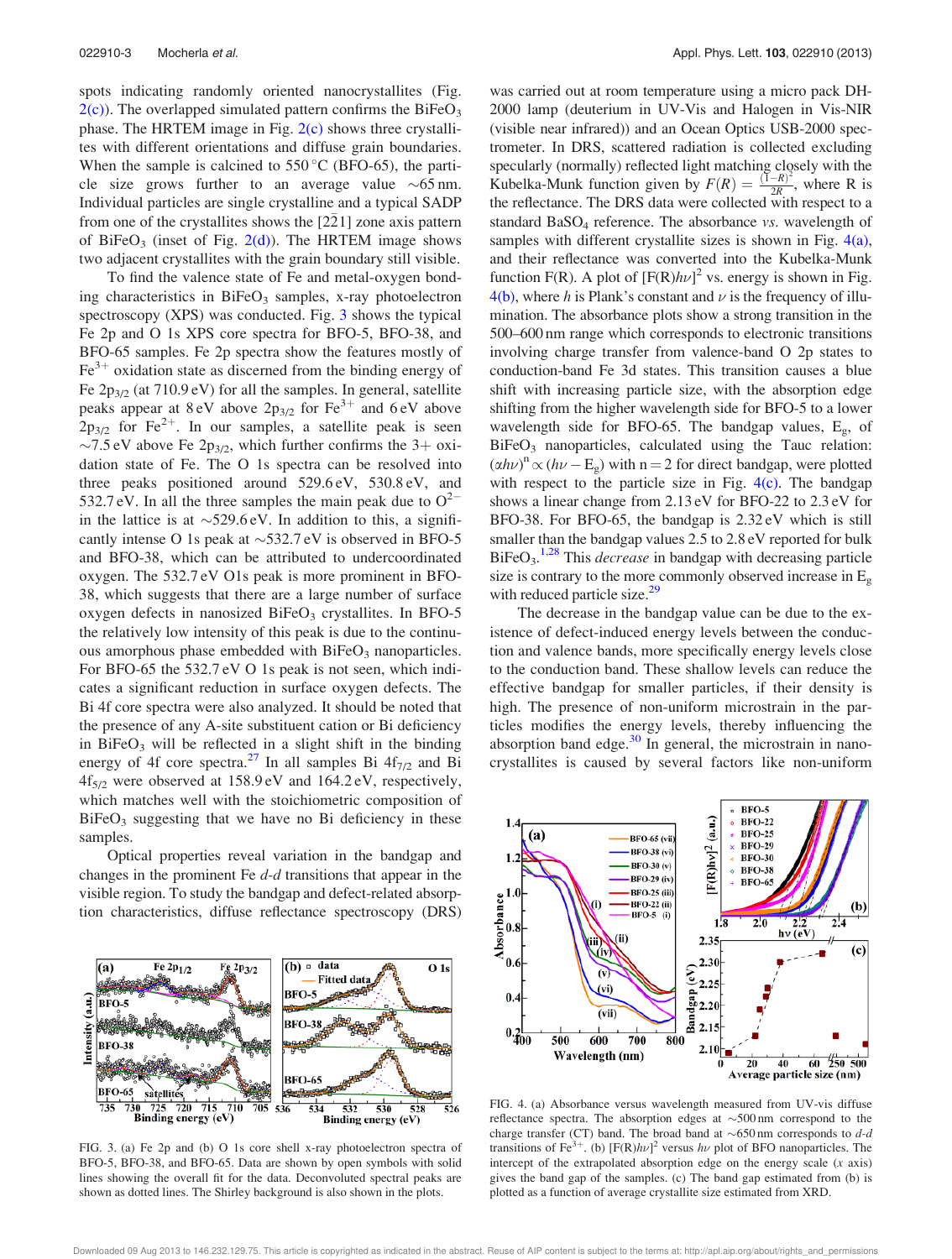lattice distortions, dislocations, antiphase domain boundaries, grain surface relaxation, etc. In  $BiFeO<sub>3</sub>$ , the most common defects such as oxygen vacancies are major contributions to the microstrain. These oxygen vacancies reportedly lower than the adjacent Fe 3d levels, resulting in the sub-bandgap defect states.<sup>31</sup> Another contribution to the microstrain comes from the unsaturated bonds on the surface of the nanoparticles, which create deep and shallow levels within the bandgap. $32$ 

Significant differences in the bandgap values reported (varying between 2.5 and 2.8 eV) in the literature were shown to be influenced by several parameters including morphology, microstructure, chemical structure, and defects.<sup>1</sup> First-principle studies on the optical properties has shown that the absorption edge gets smoother and shifts to lower energy with increasing oxygen-vacancy concentration,<sup>33</sup> which is consistent with our observation on the shape of the absorbance curve which largely depends on defect concentration and microstrain in the material.

Contrary to the increasing trend in bandgap with increasing particle size till 65 nm, the bandgap reduces back to  $\sim$ 2.1 eV for larger particle sizes in the range 200–600 nm (Fig. 4 and supplementary material (Fig.  $S4)^{24}$ ). A similar trend of decreasing bandgap with increasing particle size ( $\sim$ 400 nm) has been reported by Wang *et al.*<sup>18</sup> Such a fluctuation in band gap can be explained by considering how electron confinement, Coulomb interactions, and binding energy effects dominate each other in different particle size regimes.<sup>1,34,35</sup> The variation of bandgap within the range 65-200 nm could not be realized, as the fine control on particle size is limited by rapid growth of  $BiFeO<sub>3</sub>$  particle size with the increase in calcination temperature.

Optical bandgap in  $BiFeO<sub>3</sub>$  is also shown to decrease with increase in pressure or temperature.<sup>1</sup> This decrease in the bandgap with increase in the temperature has been attributed to the straightening of Fe-O-Fe bond angle, $36$  which in turn changes the orbital overlap between the O 2p and Fe 3d levels.<sup>37</sup> At critical temperature  $(1024 \text{ K})^{38}$  or pressure  $(50 \text{ GPa})$ ,<sup>39</sup> BiFeO<sub>3</sub> undergoes an insulator to metal transition with the optical bandgap falling to zero,  $38$  accompanied by a structural transition from orthorhombic  $(\beta)$  to cubic  $(\gamma)$ phase. It is noteworthy that the observed decrease in bandgap in the present study is also associated with a structural change (reduction in rhombohedral distortion) for particle sizes below 30 nm.

In addition to the strong absorption around 500–600 nm, a broad absorption band is seen between 600 and 700 nm (Fig.  $4(a)$ ). For bulk BiFeO<sub>3</sub>, two distinct bands are reported around 600 nm and 750 nm corresponding to the  $d-d$  crystal field excitations of  $\text{Fe}^{3+}$  ions.<sup>28</sup> In the present case even for  $65 \text{ nm}$  sized  $BiFeO<sub>3</sub>$  nanoparticles, only a single broad band centered  $\sim 650 \text{ nm}$  is seen. At smaller particle sizes, this broadening becomes much larger, and also the relative absorbance of this band with respect to charge transfer (CT) band grows higher. Such a broad absorption band with varying relative absorbance with respect to the CT band was also seen in BiFeO<sub>3</sub> with different morphologies reported by Li  $et al.<sup>13</sup>$  Qualitatively these changes can be attributed to the structural changes in  $BiFeO<sub>3</sub>$ . As the size of the particles reduces, the linkage of  $FeO<sub>6</sub>$  octahedra across the unit cells is disturbed, altering the Fe-O-Fe distance. $33$  This can affect the position and intensity of these bands.

In conclusion, a detailed study on the structural and optical properties of BiFeO<sub>3</sub> nanoparticles prepared by the solgel method was conducted. A control on the particle size introduces a systematic change in microstrain caused by oxygen defects in  $BiFeO<sub>3</sub>$  nanoparticles. XPS studies confirm that Fe is predominantly in the  $3+$  state and the presence of undercoordinated oxygen in smaller sized particles. A controlled change in bandgap values was demonstrated by merely controlling the calcination process, which in turn influences the particle size. Microstrain and oxygen defects were shown to exhibit a strong dependence on the particle size. This study suggests that microstrain, oxygen defects, and Coulombic interactions have a competing effect in determining the bandgap value of  $BiFeO<sub>3</sub>$  over a wide range of particle sizes; however, in a particular size regime, a systematic tuning of bandgap can be achieved by controlling the particle size. This approach provides the means of using bandgap-tuned  $BiFeO<sub>3</sub>$  nanoparticles for photovoltaic and photocatalytic applications.

The authors acknowledge the Boise State Center for Materials Characterization for TEM analysis. P.S.V.M. and C.S. acknowledge B. R. K. Nanda for useful discussion.

- <sup>1</sup>G. Catalan and J. F. Scott, Adv. Mater. 21(24), 2463–2485 (2009).
- <sup>2</sup>G. Lawes and G. Srinivasan, J. Phys. D 44(24), 243001 (2011).
- <sup>3</sup>L. W. Martin, Y. H. Chu, and R. Ramesh, Mater. Sci. Eng. R: Rep. 68(4–6), 89–133 (2010).
- 4 T. Zhao, A. Scholl, F. Zavaliche, K. Lee, M. Barry, A. Doran, M. P. Cruz, Y. H. Chu, C. Ederer, N. A. Spaldin, R. R. Das, D. M. Kim, S. H. Baek, C.
- B. Eom, and R. Ramesh, Nat. Mater. 5(10), 823–829 (2006).
- <sup>5</sup>D. Lebeugle, D. Colson, A. Forget, M. Viret, A. M. Bataille, and A. Gukasov, Phys. Rev. Lett. 100(22), 227602 (2008).
- 6 S. H. Baek, H. W. Jang, C. M. Folkman, Y. L. Li, B. Winchester, J. X. Zhang, Q. He, Y. H. Chu, C. T. Nelson, M. S. Rzchowski, X. Q. Pan, R. Ramesh, L. Q. Chen, and C. B. Eom, Nat. Mater. 9(4), 309–314 (2010).
- <sup>7</sup>T.-J. Park, G. C. Papaefthymiou, A. J. Viescas, A. R. Moodenbaugh, and S. S. Wong, Nano Lett. 7(3), 766–772 (2007).
- 8 S. M. Selbach, T. Tybell, M.-A. Einarsrud, and T. Grande, Chem. Mater. 19(26), 6478–6484 (2007).
- <sup>9</sup>S. Y. Yang, L. W. Martin, S. J. Byrnes, T. E. Conry, S. R. Basu, D. Paran,
- L. Reichertz, J. Ihlefeld, C. Adamo, A. Melville, Y.-H. Chu, C.-H. Yang,
- J. L. Musfeldt, D. G. Schlom, J. W. Ager III, and R. Ramesh, Appl. Phys. Lett. 95(6), 062909 (2009).
- <sup>10</sup>U. A. Joshi, J. S. Jang, P. H. Borse, and J. S. Lee, Appl. Phys. Lett. 92(24), 242106 (2008).
- $^{11}$  F. Gao, X. Y. Chen, K. B. Yin, S. Dong, Z. F. Ren, F. Yuan, T. Yu, Z. G. Zou, and J. M. Liu, Adv. Mater. 19(19), 2889-2892 (2007).
- <sup>12</sup>T. Xian, H. Yang, J. F. Dai, Z. Q. Wei, J. Y. Ma, and W. J. Feng, Mater. Lett. 65(11), 1573-1575 (2011).
- <sup>13</sup>S. Li, Y.-H. Lin, B.-P. Zhang, Y. Wang, and C.-W. Nan, J. Phys. Chem. C 114(7), 2903–2908 (2010).
- $14$ J. Kreisel, M. Alexe, and P. A. Thomas, Nat. Mater. 11(4), 260 (2012).
- <sup>15</sup>V. M. Fridkin, Photoferroelectrics (Springer London, Limited, 1979).
- <sup>16</sup>J. Seidel, D. Fu, S.-Y. Yang, E. Alarcón-Lladó, J. Wu, R. Ramesh, and J. W. Ager III, Phys. Rev. Lett. 107(12), 126805 (2011).
- <sup>17</sup>S. Y. Yang, J. Seidel, S. J. Byrnes, P. Shafer, C. H. Yang, M. D. Rossell, P. Yu, Y. H. Chu, J. F. Scott, J. W. Ager, L. W. Martin, and R. Ramesh, Nat. Nanotechnol. 5(2), 143–147 (2010).
- <sup>18</sup>L. Wang, J.-B. Xu, B. Gao, A.-M. Chang, J. Chen, L. Bian, and C.-Y. Song, Mater. Res. Bull 48(2), 383–388 (2013).
- <sup>19</sup>F. Gao, Y. Yuan, K. F. Wang, X. Y. Chen, F. Chen, J.-M. Liu, and Z. F. Ren, Appl. Phys. Lett. 89(10), 102506 (2006).
- <sup>20</sup>A. Kumar, R. C. Rai, N. J. Podraza, S. Denev, M. Ramirez, Y.-H. Chu, L. W. Martin, J. Ihlefeld, T. Heeg, J. Schubert, D. G. Schlom, J. Orenstein,

Downloaded 09 Aug 2013 to 146.232.129.75. This article is copyrighted as indicated in the abstract. Reuse of AIP content is subject to the terms at: http://apl.aip.org/about/rights\_and\_permissions